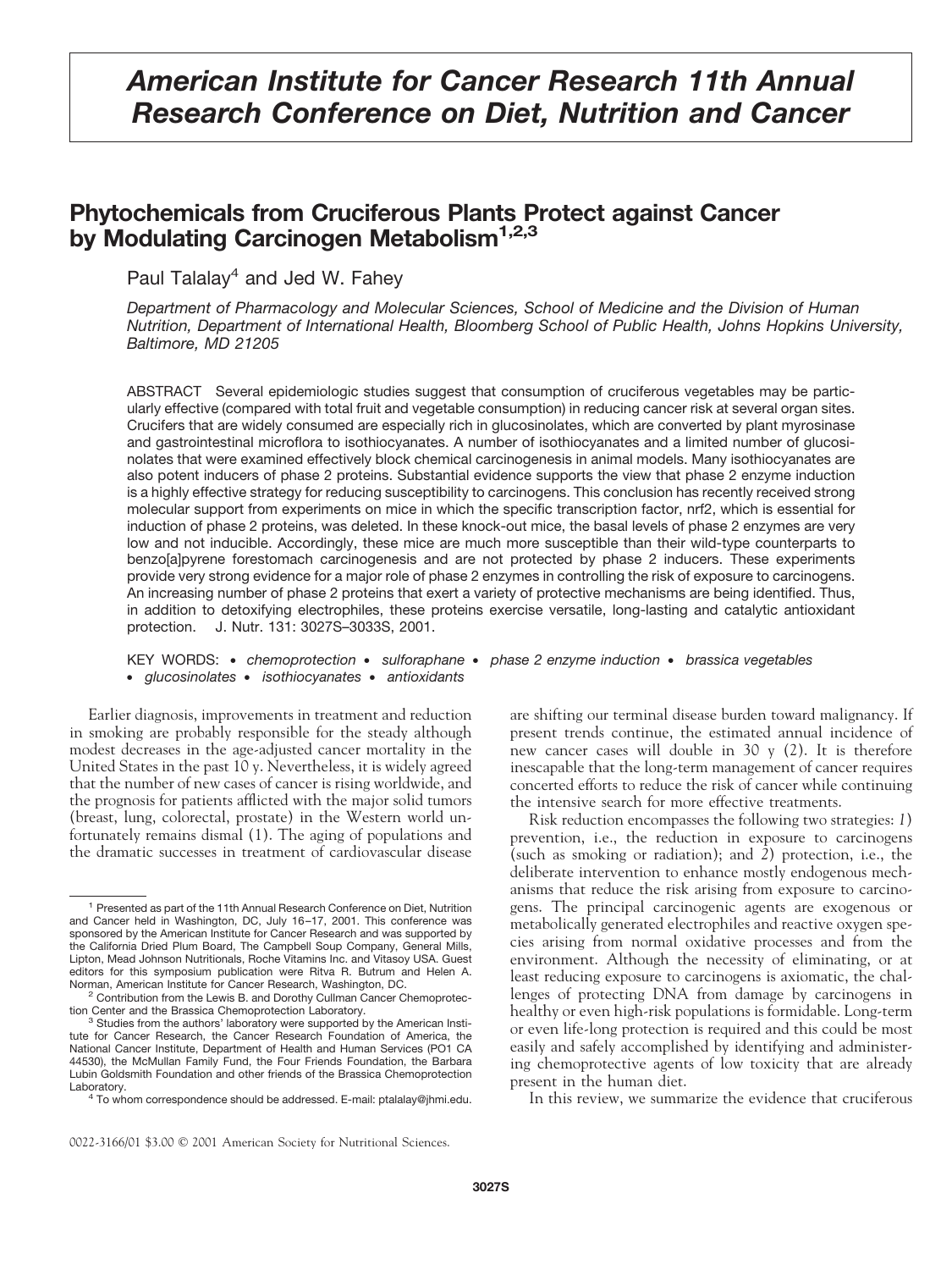vegetables play a major, perhaps unique role in the widely recognized protective effects of vegetables against the risk of cancer. We develop support for the view that regular consumption of cruciferous vegetables leads to high intake of unusual phytochemicals known as glucosinolates and consequently exposure of cells to isothiocyanates, the products of glucosinolate hydrolysis. Isothiocyanates are well-known protectors against carcinogenesis and modulators of the activities of enzymes involved in the metabolism of carcinogens, especially by the induction of phase 2 detoxication enzymes. We present recent molecular evidence for the central role of phase 2 enzymes in determining susceptibility to carcinogens and that their induction reduces this susceptibility.

#### *Protection against cancer risk by plant-rich diets*

Consensus has been building over more than a quarter of a century that diets rich in fruits and vegetables are associated with lower risks of developing various types of malignancies. This consensus is supported by a growing number of sophisticated epidemiologic studies. Major reviews of this field include two reports from the National Academy of Sciences of the United States, i.e., *Diet, Nutrition, and Cancer* in 1982 (3) and *Diet and Health. Implications for Reducing Chronic Disease Risk* in 1989 (4), and the recent encyclopedic compendium produced by the World Cancer Research Fund and the American Institute for Cancer Research in 1997, *Food, Nutrition, and the Prevention of Cancer: A Global Perspective* (5). The classic paper by Doll and Peto (6) provided quantitative estimates of the avoidable risks of cancer in the United States. Although Doll and Peto focused largely on the causes of human cancer, they drew attention to the highly preventable nature of the disease and therefore issued a clarion call to action. Other comprehensive reviews of the relation of diet to cancer have been provided by Ziegler (7), Block and colleagues (8), and by Steinmetz and Potter (9–11).

Of  $>$  200 case-control and cohort studies, nearly 80% have reported significant inverse relations between consumption of plant foods and the risk of developing most types of cancer (5). Although conclusions with respect to the overall extent to which diet contributes to cancer incidence, or to be more explicit, the degree to which dietary modification might be expected to reduce cancer risk, vary considerably, a reasonable estimate is 30–40% (5).

# *Central role of cruciferous plants in protection against cancer*

Multiple mechanisms are undoubtedly involved in the protective effects of diets rich in fruits and vegetables (5,9–11). These depend not only on qualitative and quantitative changes in major nutrient and nonnutrient dietary components, such as the reduction in meat and fat intake and corresponding increase in fiber consumption, but also changes in the intake of essential nutrients. Far less well understood are the effects of chronic consumption of substantial quantities of nonnutrient plant components, including a myriad of unique phytochemicals that plants accumulate, sometimes to substantial levels, for their own needs (12). It is therefore very difficult to identify the relative contributions of various components of a plant-based diet to overall cancer risk reduction. The issue is further complicated by the recent demonstration of synergism among protectors (13,14). This phenomenon is not unexpected and is analogous to the well-recognized and clinically important synergisms among chemotherapeutic agents, and the observations of more than additive effects among multiple carcinogens (e.g., asbestos, smoking and alcohol for lung cancer; aflatoxin and viral hepatitis for liver cancer).

In attempting to identify the relative importance of various mechanisms, one potentially important clue may be the growing evidence that among vegetables, cruciferous plants are especially effective as protectors (15). The Cruciferae (also known as the Brassicaceae) are the family of plants that include the various familiar members of the species *Brassica oleracea* (e.g., broccoli, cabbage, cauliflower, kale, Brussels sprouts) as well as many other plants that are widely consumed in various parts of the world but not in the United States, such as oriental cabbage, arugula, watercress, radish, daikon, wasabi and various mustards. Regional patterns of crucifer consumption vary substantially in different parts of the world; a striking example is the huge consumption of daikon (*Raphanus sativus*; 20 kg/y or 55 g/d) in Japan, where it is the most popular vegetable.

*Epidemiologic evidence for the relationship between crucifer consumption and cancer risk.* Epidemiologic evidence relating cancer risk reduction to the consumption of specific types of fruits and vegetables and to crucifers in particular has been available for  $>20$  y. In 1978, Graham and colleagues (16) concluded: "a dose-response relationship was also encountered in analyses of each of the following for cancer of the colon: sauerkraut, coleslaw, Brussels sprouts, broccoli." Recent comprehensive reviews by Dutch workers (15,17) of numerous studies purporting to show a specific protective effect of crucifers, and especially brassicas, have cautioned: "It is not yet possible to decide whether the protective effect is attributable to brassica vegetables per se or to vegetables in general" (17). Since these reviews were published, further studies continue to report an inverse association between crucifer consumption and cancer. Jain et al. (18) and Kolonel et al. (19) observed highly significant cancer risk reduction with increasing crucifer intake in cohorts that developed prostate cancer. Recently, Terry et al. (20) reported reduction in breast cancer risk related to crucifer consumption, and Zhang et al. (21) observed crucifer-associated reduction in non-Hodgkin's lymphoma in women.

Two other recent studies attempted to analyze the specific protective role of crucifers. Michaud and colleagues (22) analyzed 252 cases of bladder cancer that developed in 47,909 health professionals during a 10-y period. No significant associations were found between bladder cancer risk and the consumption of total fruits and vegetables, fruits only, vegetables only, yellow vegetables or green leafy vegetables. However, the multivariate risk reduction (RR) ratio for cruciferous vegetables was highly significant ( $RR = 0.49$ ,  $P = 0.008$ ) (**Table 1**). Similarly, Cohen et al. (23) examined the relation between fruit and vegetable consumption and prostate cancer incidence in men  $\leq 65$  y of age. High fruit consumption did not affect prostate cancer incidence. Although high overall vegetable consumption was associated with reduced risk, cruciferous vegetables were clearly protective when risk was adjusted for total vegetable consumption and other variables.

These results highlight the great importance of obtaining reliable quantitative information on the consumption of individual or groups of plants and their phytochemical composition, preferably by direct chemical measurements, and relating these to cancer risk as well as determining the genotypes and phenotypes of the target populations (24,25). An example of the successful linking of a chemical index of crucifer consumption to the risk of lung cancer is described below (26). Reliable methods now available for quantifying crucifer consumption by analysis of urine must be applied more widely in epidemiologic studies (27–29).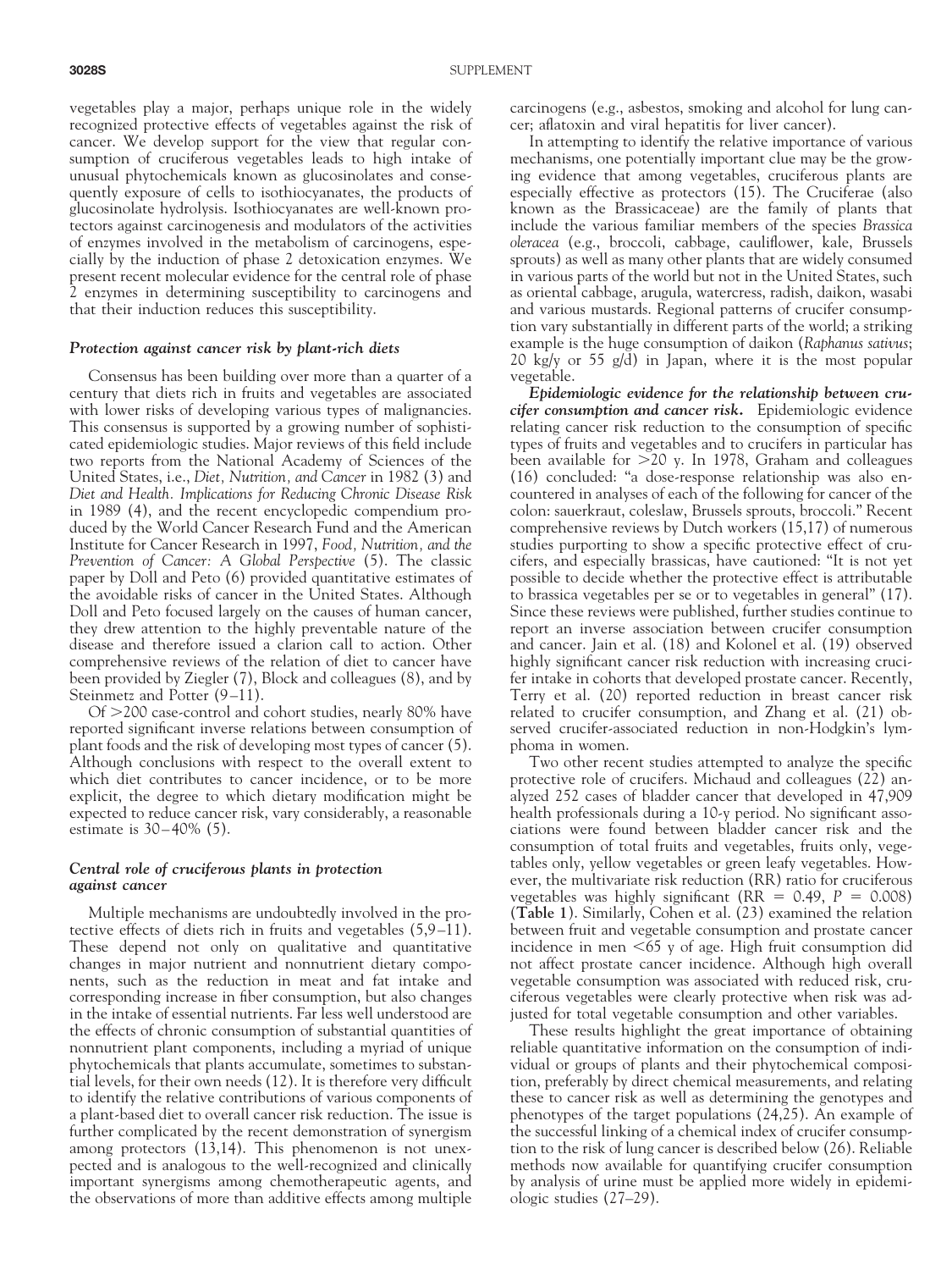# **TABLE 1**

*Fruit and vegetable intake and incidence of bladder cancer in a male prospective cohort*1

|                        | Relative risk | P-value |
|------------------------|---------------|---------|
| Fruits and vegetables  | 0.75          | 0.25    |
| Fruits                 | 1.12          | 0.68    |
| Vegetables             | 0.72          | 0.09    |
| Yellow vegetables      | 1.01          | 0.50    |
| Green leafy vegetables | 0.99          | 0.81    |
| Cruciferous vegetables | 0.49          | 0.0082  |

1 Data from Michaud et al. (22); 252 cases of bladder cancer in 47,909 men in Health Professionals Follow-up Study (1986–1996).

2 The only significant reduction in relative risk was observed with cruciferous vegetables.

*The unusual phytochemistry of crucifers: glucosinolates and isothiocyanates.* A striking and characteristic chemical property of cruciferous plants is their high content of glucosinolates, which often approaches 1% or more of their dry weight (30). Glucosinolates and their isothiocyanate hydrolysis products are well-known protectors against carcinogenesis, as will be discussed below. The relatively large consumption of glucosinolates by many individuals, in comparison with other plants currently under study as potential sources of chemoprotective activity, adds special significance to these compounds. Glucosinolates are  $\beta$ -thioglucoside *N*-hydroxysulfates (**Fig. 1**) and are the precursors of isothiocyanates (mustard oils) (31). Glucosinolates play protective and evolutionarily important roles in plants. These include allelopathy (suppression of growth of neighboring plants), specific positive and negative feeding cues for some insects and broad antibiotic properties including nematocidal, antimicrobial, antifungal, antiprotozoal and insecticidal activities. Glucosinolates are invariably accompanied in plant cells by the enzyme myrosinase (a  $\beta$ -thioglucosidase), which is normally physically segregated from its glucosinolate substrates but is released and hydrolyzes glucosinolates to isothiocyanates and other products when plants are injured by predators or when food is prepared or chewed (Fig. 1). This reaction is responsible for the development of the sharp taste of horseradish, mustard and wasabi. In the absence of myrosinase, for example, when plants are cooked and myrosinase is heat inactivated, humans can efficiently convert glucosinolates to isothiocyanates through the action of the microflora of the gastrointestinal tract (28,29).

At least 120 chemically distinct glucosinolates have been identified in plants (31). Although the majority have been isolated from crucifers, 15 other families of plants are known to contain glucosinolates. The other families include many edible species, and although they are unlikely to contribute significantly to human glucosinolate intake in the Western world, their significance for chemoprotection in other parts of the world is yet to be determined. Although only few attempts have been made to assess human glucosinolate consumption, some estimates are as high as 300 mg/d ( $\sim$ 660  $\mu$ mol/d) (32).

*Chemoprotective effects of isothiocyanates and glucosinolates.* Since the early 1960s, both natural and synthetic isothiocyanates have attracted considerable and growing attention as important and effective protectors against chemical carcinogenesis in a number of animal models (33–36). Although only a few glucosinolates have been examined, largely because adequate quantities of these compounds have been unavailable, some are very effective in inhibiting carcinogenesis (37–39). Interest in the use of isothiocyanates as chemoprotectors arose from several largely independent but now converging directions. The history of these developments can be traced from the comprehensive review by Hecht (35), who also summarizes the potential mechanisms underlying the protective effects of these compounds. Many different  $(\geq 25)$ isothiocyanates block the carcinogenic effects of more than a dozen chemically different types of carcinogens in a least 10 different target sites in three species of rodents. The earliest experiments dating back to the 1960s involved the use of  $\alpha$ and  $\beta$ -naphthyl isothiocyanates as inhibitors of carcinogenesis. The most extensive work has been done by Hecht and his colleagues on the tobacco-specific nitrosamine carcinogen 4-(methylnitrosamino)-1-(3-pyridyl)-1-butanone (NNK), which is probably the most prominent carcinogen derived from cigarettes (35). Several isothiocyanates inhibit the action of this carcinogen through inhibition of its metabolism.

In light of the substantial consumption of crucifers by many humans, as mentioned above, it is tempting to attribute the growing evidence that crucifers play a special role in protection against cancer to their unique chemistry, most notably their very high levels of glucosinolates, which are efficiently converted to isothiocyanates. With the recent development in our laboratory of a simple spectroscopic method (28,29,40,41) for the quantitative determination of isothiocyanates, glucosinolates (after myrosinase hydrolysis) and their major urinary metabolites (dithiocarbamates) by cyclocondensation with 1,2-benzene-dithiol, it has become feasible to assess crucifer consumption, use it as an epidemiologic tool and relate it to cancer risk.

London and colleagues (26) found a significant association between the presence of dithiocarbamates (which are glucosinolate and isothiocyanate metabolites) in the urine of a large cohort of men in Shanghai and their subsequent risk of developing lung cancer. Contrary to the title of this paper, the analytes measured in the urine are dithiocarbamate metabolites because the levels of isothiocyanates in urine are negligible (28,29,42). Those who excreted dithiocarbamates, an index of glucosinolate and isothiocyanate consumption, had a lower risk. This protective effect became more prominent in individuals with homozygous deletions in certain glutathione transferases (M1 and T1). Because these enzymes are involved in the conversion of isothiocyanates to dithiocarbamates and presumably facilitate the excretion of isothiocyanates, the findings suggest that the activities of these enzymes lower effective tissue levels of isothiocyanates. These findings provide additional support for the pivotal role of the glucosinolates and isothiocyanates derived from crucifers in chemoprotection against cancer.

#### *Role of phase 2 enzymes in chemoprotection*

*Carcinogen metabolism by phase 1 and phase 2 enzymes.* Two types of DNA-damaging agents can evoke neoplastic transformations, i.e., electrophiles, largely of exogenous origin,



**FIGURE 1** Conversion of glucosinolates to isothiocyanates by plant myrosinase.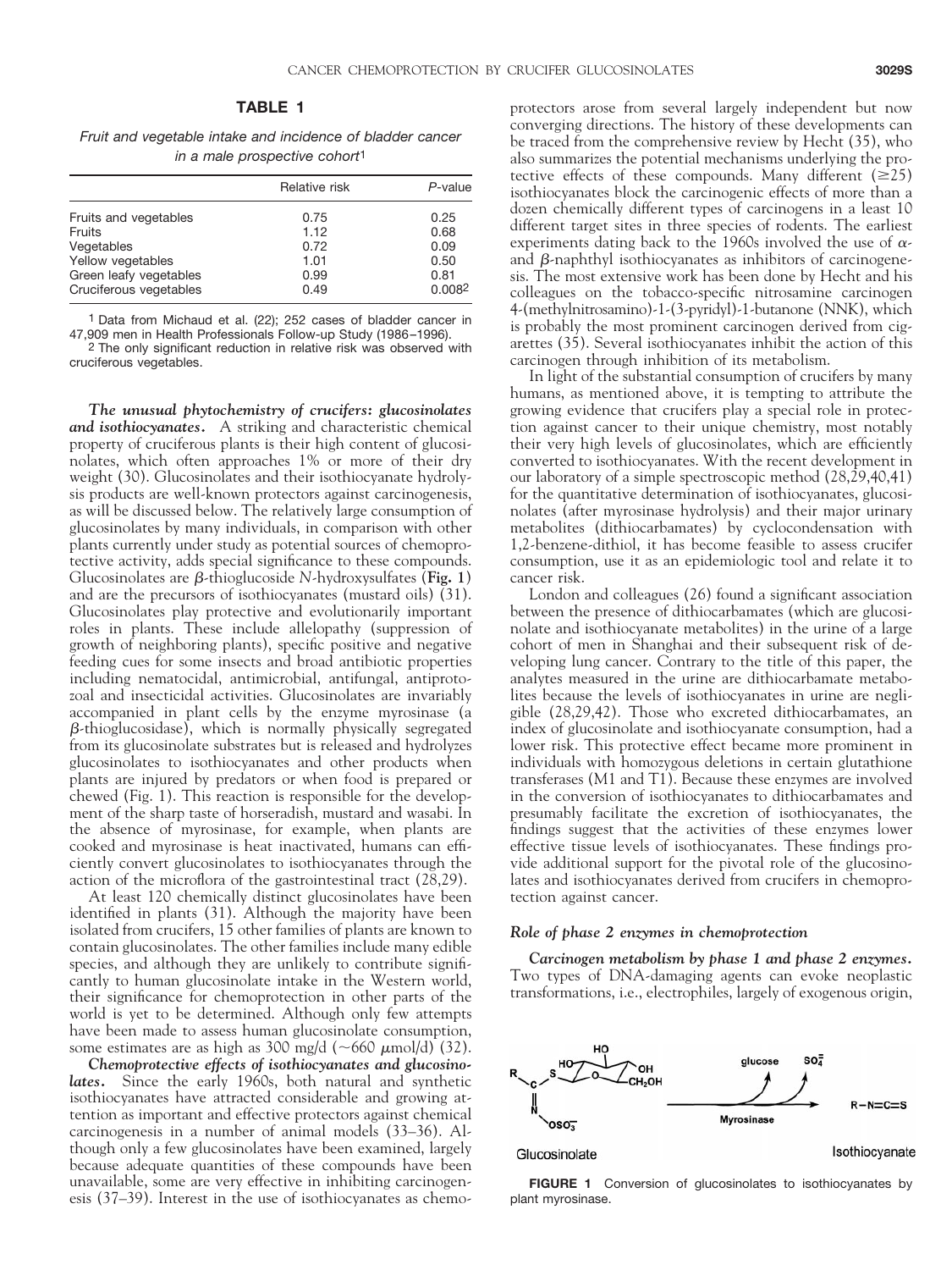and reactive oxygen species, originating in part from exogenous sources but arising also in substantial quantities from normal cellular oxidations. As shown in **Figure 2**, most electrophiles require metabolic activation, usually by phase 1 enzymes (cytochromes  $P_{450}$ ); they convert generally innocuous procarcinogens to highly reactive electrophilic ultimate carcinogens that can damage susceptible centers of DNA bases and initiate carcinogenesis. DNA and other macromolecules are principally protected against damage by electrophiles and reactive oxygen species by a family of phase 2 enzymes. By a variety of mechanisms (discussed below) including conjugation with endogenous ligands (e.g., glutathione, glucuronic acid), phase 2 enzymes inactivate these agents and promote their excretion. In addition, glutathione, the principal and most abundant small-molecule cellular antioxidant, which is similarly regulated by phase 2 enzymes, plays a major role in protection against electrophiles and reactive oxygen species. Thus, whether malignancy will ensue when a cell is exposed to a potential carcinogen is determined largely by the balance of activities of phase 1 enzymes that activate carcinogens and phase 2 enzymes that nearly always detoxify reactive carcinogens. It is therefore of considerable importance that both families of enzymes are highly inducible in many tissues and that their activities can be regulated by a wide variety of chemical agents belonging to nine chemical classes (43–46), among which dietary phytochemicals are especially important. Furthermore, although some inducers elevate both phase 1 and phase 2 enzymes (bifunctional inducers), others selectively induce only phase 2 enzymes (monofunctional inducers) (47).

*Evidence that induction of phase 2 enzymes results in chemoprotection.* Many lines of evidence support the importance of phase 2 enzymes in regulating susceptibility to carcinogens (48–51). Our early findings that administration of phenolic antioxidants BHA (butylated hydroxyanisole) and BHT (butylated hydroxytoluene) resulted in the induction of phase 2 enzymes by enhanced transcription in many rodent tissues led to the suggestion that enhanced activities of these detoxication enzymes were responsible for these protective actions. Evidence for this assertion has been growing during the past 20 y and has been summarized elsewhere (48–51). Among the most persuasive considerations is that compounds isolated from natural sources solely on the basis of their inducer activity have subsequently been shown to protect rodents against carcinogenesis (e.g., sulforaphane, terpenes from



**FIGURE 2** Role of metabolism in chemical carcinogenesis. Susceptibility to carcinogen damage is controlled by the balance between phase 1 activation and phase 2 detoxication enzymes. GST, glutathione S-transferases; γ-GCS, γ-glutamylcysteine synthase; HO-1, heme oxygenase 1; MnSOD, manganese superoxide dismutase; QR, quinone reductase (NQO1); ROS, reactive oxygen species; UGT, UDP-glucuronosyl transferases; AFAR, aflatoxin  $B_1$  aldehyde reductase.

green coffee beans, resveratrol) and that other compounds were predicted to have chemoprotective activity based on their phase 2 enzyme inducer properties (e.g., oltipraz and other 1,2-dithiole-3-thiones, and a series of synthetic analogs of sulforaphane). Indeed, a voluminous literature now supports the view that induction of phase 2 enzymes is an important and sufficient mechanism for achieving protection against the toxic and neoplastic effects of many carcinogens (48–50,52). These considerations have guided the use of oltipraz (a phase 2 enzyme inducer) in reducing the risk of aflatoxin exposure in a region of China in which the population is afflicted with a very high incidence of liver cancer. Oltipraz promoted aflatoxin  $B_1$  excretion largely through induction of phase 2 enzymes (53).

*Distribution of phase 2 enzyme inducers among plants: isolation of sulforaphane.* Recognizing the potential importance of phase 2 enzyme inducer potency determinations as a strategy for identifying anticarcinogens, Prochaska and Santamaria (54) devised a simple system for measuring quinone reductase specific activities in murine hepatoma cells grown in 96-well microtiter plates. Quinone reductase was selected as a prototype for phase 2 enzymes because of its widespread distribution in mammalian systems, large amplitude of inducer response and ease of measurement by coupling to tetrazolium dye reduction. This system provides a highly quantitative and reproducible method for determining inducer potencies of pure compounds, mixtures or plant extracts (38,55) and even urinary metabolites (29). The results obtained with this system have reliably predicted the behavior of inducers in animals.

When organic extracts of various edible plants belonging to several plant families were examined for phase 2 inducer activities, striking differences were observed (55). Thus Cruciferae, and particularly the brassicas, were especially rich in inducer activities, whereas many other plant families were generally much poorer sources. We tested a large number of items from a special balanced diet designed for clinical studies in which it was important to minimize the intake of inducers. Organic solvent extracts of the many components of this diet, including meats, fruits, noncruciferous vegetables, grains and a variety of dairy products, contained much less than 1% of the inducer activity per gram than did the equivalent weight of an average head of broccoli (35,000 U/g) when measured by our standard assay.

The importance of developing glucosinolates and isothiocyanates as chemoprotectors received considerable impetus from the totally independent and unexpected bioassay-guided discovery that the principal inducer of phase 2 detoxication enzymes in broccoli, and especially in 3-d-old broccoli sprouts, was an unusual isothiocyanate, i.e., sulforaphane [1-isothiocyanato- $(4R)$ -methylsulfinyl)-butane;  $CH_3SCH_2_ANCS$  that blocked mammary tumor formation in rats treated with dimethylbenz[a]anthracene (DMBA) (38,40,56). Sulforaphane is an extremely potent inducer of phase 2 enzymes, perhaps the most potent naturally occurring inducer described to date. Further support for the anticarcinogenic activity of isothiocyanates was afforded by the synthesis of a large number of isothiocyanate analogs on the basis of their potencies as phase 2 enzyme inducers and the finding that these compounds also inhibited mammary tumor formation in rats evoked by DMBA (57).

*Molecular evidence for critical importance of phase 2 enzymes in regulating carcinogenesis: evidence obtained from disruption of the* **nrf2** *gene.* Additional and more complete evidence for the importance of phase 2 enzymes in regulating susceptibility to carcinogens and mediating chemoprotection has now been obtained by specific gene deletion. Many mono-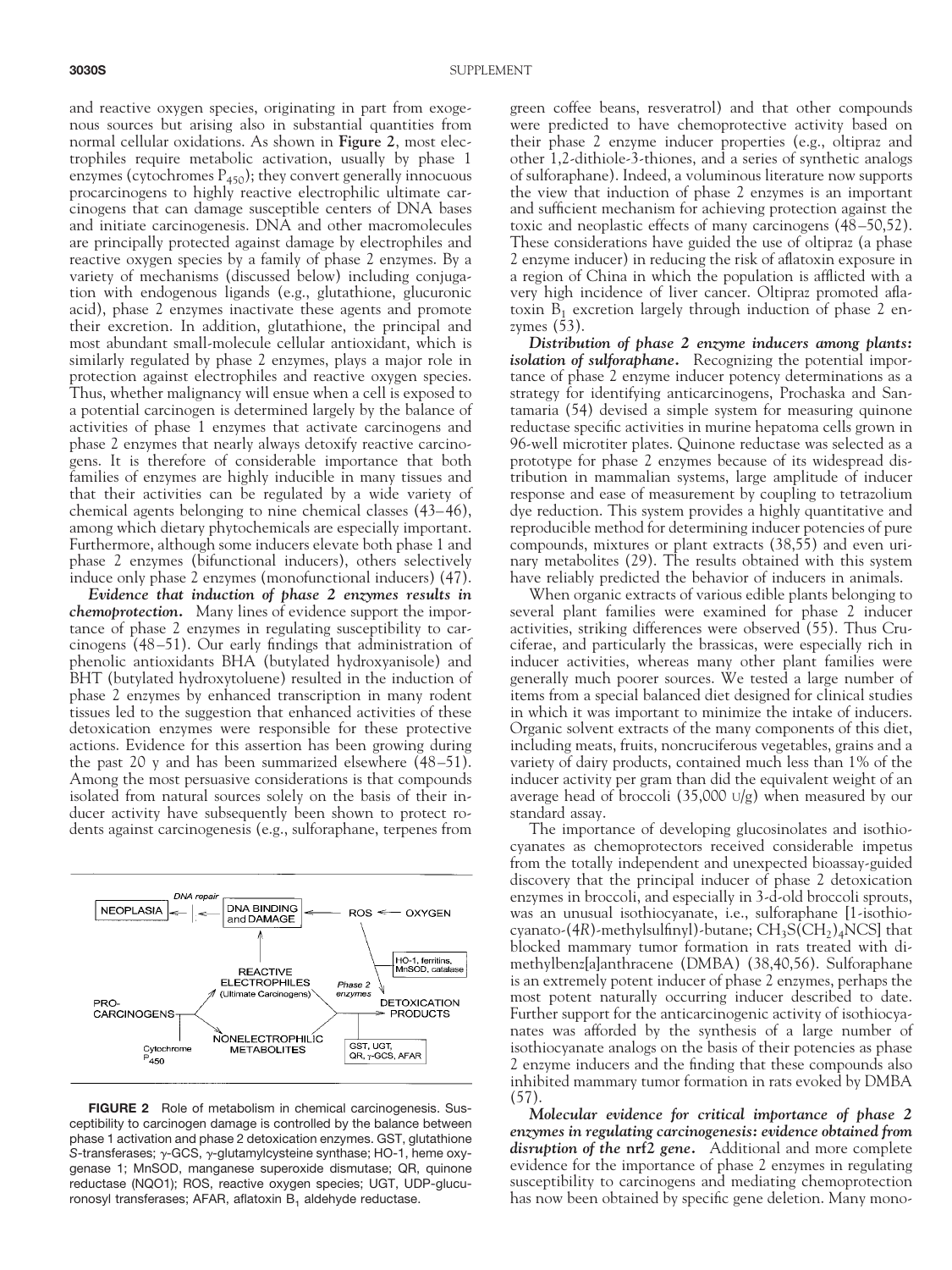0.011

| Effect of phase 2 enzyme induction by oltipraz on neoplasia of forestomach in female wild-type and nrf2-deficient mice1 |           |                         |                         |            |  |  |
|-------------------------------------------------------------------------------------------------------------------------|-----------|-------------------------|-------------------------|------------|--|--|
| Genotype<br>of mouse                                                                                                    | Animals n | Protective<br>treatment | Gastric<br>tumors/mouse | $P$ -value |  |  |
| Wild type                                                                                                               | 14        | None                    | $9.5 \pm 1.0$           | 0.003      |  |  |
| Wild type                                                                                                               | 18        | Oltipraz                | $4.6 \pm 0.5$           |            |  |  |
| nrf2 deficient                                                                                                          | 14        | None                    | $14.1 \pm 1.2$          | 0.983      |  |  |
| nrf2 deficient                                                                                                          | 16        | Oltipraz                | $13.6 \pm 1.1$          |            |  |  |

**TABLE 2**

*Effect of phase 2 enzyme induction by oltipraz on neoplasia of forestomach in female wild-type and nrf2-deficient mice*1

1 Data from Ramos-Gomez et al. (64). Female wild-type and *nrf2*-deficient mice received four treatments at 1-wk intervals with benzo[a]pyrene. Oltipraz was administered 48 h before each treatment. Number of tumors (±sEM) are reported per mouse at termination of experiment (30 wk after first carcinogen treatment).

functional inducers (54), which selectively elevate phase 2 enzymes without inducing phase 1 enzymes, appear to do so by activating antioxidant response elements (ARE) located in the 5'-upstream region of many of these enzymes (44,45,52,58,59). Yamamoto and colleagues (60,61) recently described an important mechanism of regulation of the ARE element by inducers that involves participation of Nrf2, a member of the basic leucine zipper family of transcription factors. The binding of Nrf2 to ARE signals the transcription of genes coding for phase 2 enzymes. Under basal conditions, Nrf2 is anchored in the cellular cytosol primarily by binding to the chaperone Keap1, which is itself tethered to actin fibers. In the presence of phase 2 inducers, this combination is disrupted and Nrf2 migrates to the nucleus, where in dimeric combination with other transcription factors such as small Mafs, it binds to the ARE and activates phase 2 gene transcription, resulting in increased synthesis of the cognate enzymes.

Recent experiments (60–63) showed that mice in which the *nrf2* gene was deleted had lower levels of glutathione transferases, quinone reductase and other phase 2 enzymes as well as depressed glutathione-synthesizing enzymes in a number of tissues; as expected, these enzymes were essentially not inducible by a variety of phase 2 inducers. When *nrf2* gene knock-out mice received benzo[a]pyrene by gavage, they developed 50% more tumors than did their wild-type controls. Administration of oltipraz (an inducer) reduced the tumor

multiplicity in the wild-type mice by  $>50\%$ , whereas this compound was completely ineffective in the mutant *nrf2* gene knock-out mice. (64). These differences were significant (**Table 2**). These experiments not only provide long-awaited proof, based on molecular genetics, that phase 2 enzymes play a critical role in determining susceptibility to carcinogens and that their induction leads to decreased susceptibility, but also suggest that phase 2 enzyme induction is a major defense strategy, at least in the model examined. Notably, the tumor incidence in the protected wild-type mice (4.6 tumors/mouse) is less than one third that of the *nrf2* gene–deficient mice (14.1 tumors/mouse).

*The phase 2 response: mechanisms by which phase 2 enzymes protect against cancer.* In 1967, Williams (65) formally suggested that the metabolism of xenobiotics be considered as involving the tandem actions of two families of enzymes, i.e., phase 1 and phase 2. Phase 1 enzymes made hydrophobic compounds functional largely by oxidations and reductions, whereas phase 2 enzymes promoted the conjugation of the phase 1 products with endogenous ligands such as glutathione (by glutathione *S*-transferases) and glucuronic acid (by UDP-glucuronosyltransferases), resulting in more water-soluble products that could be easily excreted. Extensive studies of these enzymes have shown that the conjugating enzymes are induced by a wide variety of synthetic and natural chemical agents coordinately with a large number of other

| Inducible phase 2 proteins                              | Protective mechanisms                                        | Reference  |
|---------------------------------------------------------|--------------------------------------------------------------|------------|
| Glutathione S-transferases ( $\alpha$ , $\mu$ , $\pi$ ) | Conjugate with glutathione (GSH)                             |            |
|                                                         | Reduce alkyl, lipid, and DNA base hydroperoxides             | 52, 66-69  |
| UDP-glucuronosyltransferases                            | Conjugate with glucuronic acid                               | 70         |
| NAD(P)H: quinone oxidoreductase (QR, NQO1)              | Reduce quinones to hydroquinones.                            |            |
|                                                         | Prevent oxidative cycling.                                   | $71 - 73$  |
|                                                         | Regenerate Coenzyme Q, Vitamin E                             |            |
| Epoxide hydrolases                                      | Hydrolyze epoxides                                           | 70         |
| Dihydrodiol dehydrogenase                               | Converts dihydrodiols to catechols                           | 70         |
| $\gamma$ -Glutamylcysteine synthetase                   | Increases GSH levels                                         | 52, 74, 75 |
| Glutathione conjugate efflux pumps                      | Expels GSH conjugates from cells                             | 52, 76     |
| Heme oxygenase 1                                        | Generates antioxidants (bilirubin, CO)                       | $77 - 79$  |
| Ferritin (heavy and light subunits)                     | Sequesters free ferrous iron                                 | 78         |
| Manganese superoxide dismutase                          | Reduces superoxide levels                                    |            |
| Catalase                                                | Reduces hydrogen peroxide levels                             |            |
| Aflatoxin B <sub>1</sub> aldehyde reductase             | Reduces reactive metabolite                                  | 52         |
| Leukotriene B <sub>4</sub> dehydrogenase                | Depletes leukotriene $B_4$ and reduces inflammatory reaction | 80         |

**TABLE 3**

*Protective functions of inducible phase 2 proteins*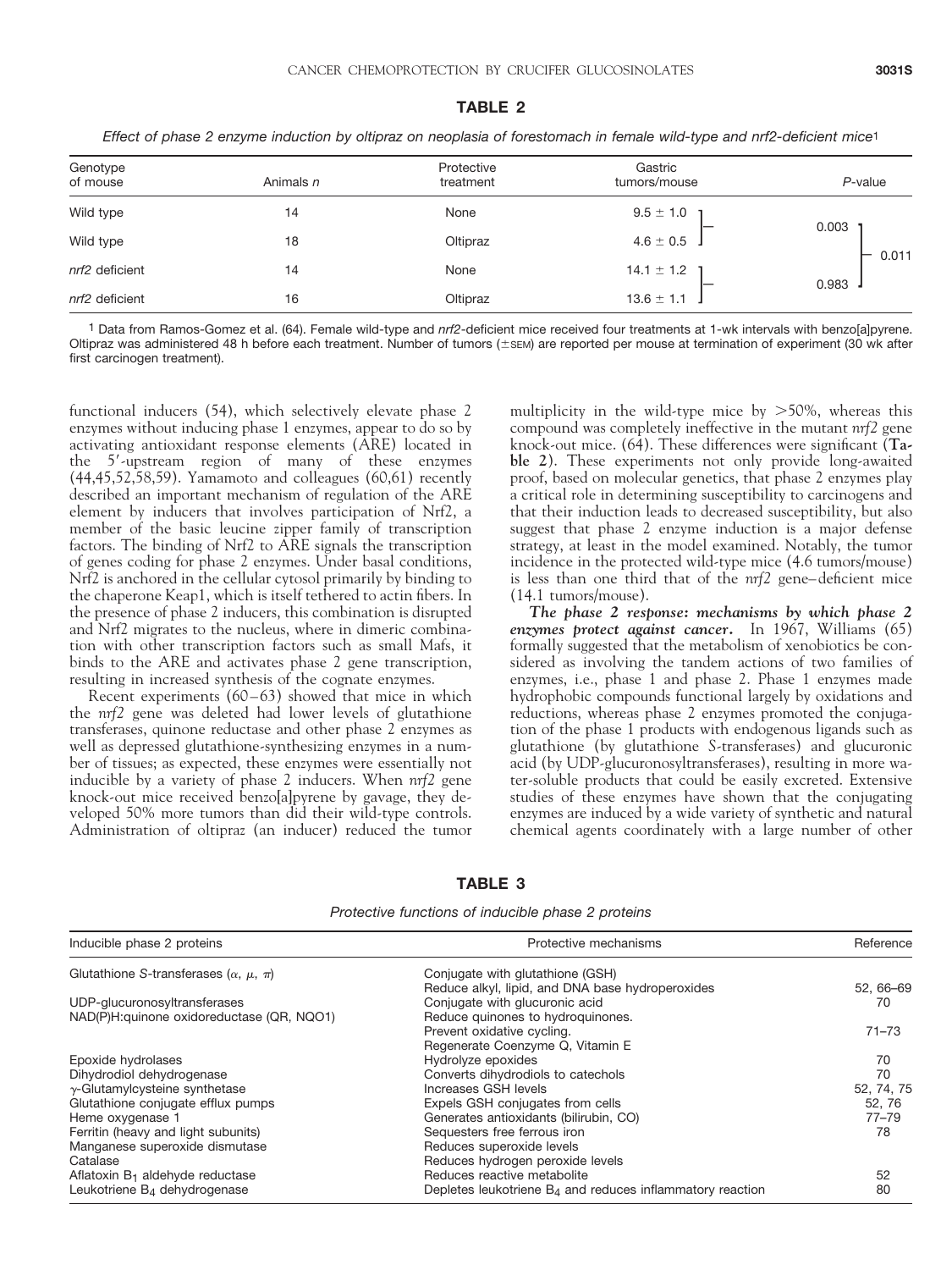enzymes (48–51). Although the induction patterns vary quantitatively in many tissues, they also show many similarities. Thus the restricted view of phase 2 enzymes as promoting conjugation reactions has evolved into a much broader appreciation of their functional scope and importance. We suggest that these inductions be designated the *phase 2 response* and be defined by the following features: *1*) coordinate induction by several representatives of the same chemical classes of compounds that also induce classical phase 2 enzymes (glutathione *S*-transferases and UDP-glucuronosyltransferases); *2*) regulation by mechanisms that are similar and may involve common promoters and transcription factors (e.g., ARE and Nrf2, respectively); and *3*) catalysis of a broad range of other chemical reactions that protect cells against the toxic and neoplastic effects of electrophiles and reactive oxygen species (50). **Table 3** provides a partial list of the enzymes and other proteins that currently conform to these definitions of the phase 2 response.

With the progressive identification of more participants in the phase 2 response, the view is emerging that the induced proteins play important and broad roles not only in the detoxication of electrophiles (45) but also as a highly important component of the antioxidant defenses of cells (81). In combating oxidative stress, the phase 2 response differs in important ways from the antioxidant activities of small molecules such as vitamin C and the tocopherols. The phase 2 response is catalytic, has prolonged action (governed by the half-life of the proteins), is chemically versatile and is unlikely to produce prooxidant effects. The phase 2 response is therefore emerging as a very important component of cellular defenses against oxidants.

## **ACKNOWLEDGMENTS**

It is a pleasure to express our appreciation for stimulating discussions to our colleagues Albena T. Dinkova-Kostova, Xiangqun Gao and W. David Holtzclaw and for excellent technical assistance by Katherine K. Stephenson, Kristina L.Wade and Lingxiang Ye.

## **LITERATURE CITED**

1. American Cancer Society (2000) Cancer Facts and Figures 2000. American Cancer Society, Atlanta, GA.

2. Polednak, A. P. (1994) Projected number of cancer cases in the US elderly population, 1990 through 2030. Am. J. Public Health 84: 1313–1316.

3. National Academy of Sciences (1982) Diet, Nutrition and Cancer. National Academy Press, Washington, DC.

4. National Academy of Sciences (1989) Diet and Health. Implications for Reducing Chronic Disease Risk. National Academy Press, Washington, DC.

5. World Cancer Research Fund & American Institute for Cancer Research (1997) Food, Nutrition, and the Prevention of Cancer: A Global Perspective. American Institute for Cancer Research, Washington, DC.

6. Doll, R. & Peto, R. (1981) The causes of cancer: quantitative estimates of avoidable risks of cancer in the United States today. J. Natl. Cancer Inst. 66: 1191–1308.

7. Ziegler, R. G. (1991) Vegetables, fruits, and carotenoids and the risk of cancer. Am. J. Clin. Nutr. 53: 2515–2595.

8. Block, G., Patterson, B. & Subar, A. (1992) Fruit, vegetables, and cancer prevention: a review of the epidemiological evidence. Nutr. Cancer 18: 1–29.

9. Steinmetz, K. A. & Potter, J. D. (1991) Vegetables, fruit and cancer. I. Epidemiology. Cancer Causes Control 2: 325–357.

10. Steinmetz, K. A. & Potter, J. D. (1991) Vegetables, fruit and cancer. II. Mechanisms. Cancer Causes Control 2: 427–442.

11. Steinmetz K.A. & Potter J.A. (1996) Vegetables, fruit, and cancer prevention: a review. J. Am. Diet. Assoc. 96: 1027–1039.

12. Bidlack, W. R., Omaye, S. T., Meskin, M. S. & Topham, D.K.W., eds. (2000) Phytochemicals as Bioactive Agents, Technomic Publishing Company, Lancaster, PA.

13. Torrance, C. J., Jackson, P. E., Montgomery, E., Kinzler, K. W., Vogelstein, B., Wissner, A., Nunes, M., Frost, P. & Discafani, C. M. (2000) Combinatorial chemoprevention of intestinal neoplasia. Nat. Med. 6: 1024–1028.

14. Brenner, D. E. (2000) Multiagent chemopreventative agent combinations. J. Cell. Biochem. (suppl.) 34: 121–124.

15. Verhoeven, D.T.H., Verhagen, H., Goldbohm, R. A., van den Brandt, P. A.

& van Poppel, G. (1997) A review of mechanisms underlying anticarcinogenicity by brassica vegetables. Chem.-Biol. Interact. 103: 79–129.

16. Graham, S., Dayal, H, Swanson, M., Mittelman, A. & Wilkinson, G. (1978) Diet in the epidemiology of cancer of the colon and rectum. J. Natl. Cancer Inst. 61: 709–714.

17. Verhoeven, D.T.H., Goldbohm, R. A., van Poppel, G., Verhagen, H. & van den Brandt, P. A. (1996) Epidemiological studies on brassica vegetables and cancer risk. Cancer Epidemiol. Biomark. Prev. 5: 733–748.

18. Jain, M. G., Hislop, G. T., Howe, G. R. & Ghadirian, P. (1999) Plant foods, antioxidants, and prostate cancer risk: findings from case-control studies in Canada. Nutr. Cancer 34: 173–184.

19. Kolonel, L. N., Hankin, J. H., Whittemore, A. S., Wu, A. H., Gallagher, R. P., Wilkens, L. R., John, E. M., Howe, G. R., Dreon, D. M., West, D. W. & Paffenberger, R. S., Jr. (2000) Vegetables, fruits, legumes and prostate cancer: a multicenter case-control study. Cancer Epidemiol. Biomark. Prev. 9: 795– 804.

20. Terry, P., Wolk, A., Persson, I. & Magnusson, C. (2001) Brassica vegetables and breast cancer risk. J. Am. Med. Assoc. 286: 2975–2977.

21. Zhang, S. M., Hunter, D. J. Rosner, B. A., Giovannucci, E. L., Colditz, G. A., Speizer, F. E. & Willett, W. C. (2000) Intake of fruits, vegetables, and related nutrients and the risk of non-Hodgkin's lymphoma among women. Cancer Epidemiol. Biomark. Prev. 9: 477–485.

22. Michaud, D. S., Spiegelman, D., Clinton, S. K., Rimm, E. B., Willett, W. C. & Giovannucci, E. L. (1999) Fruit and vegetable intake and incidence of bladder cancer in a male prospective cohort. J. Natl. Cancer Inst, 91: 605–613.

23. Cohen, J. H., Kristal, A. R. & Stanford, J. L. (2000) Fruit and vegetable intakes and prostate cancer risk. J. Natl. Cancer Inst. 92: 61–68.

24. Lin, H. J., Probst-Hensch, N. M., Louie, A. D., Kau, I. H., Witte, J. S., Ingles S. A., Frankl, H. D., Lee, E. R. & Haile, R. W (1998) Glutathione transferase null genotype, broccoli, and lower prevalence of colorectal adenomas. Cancer Epidemiol. Biomark. Prev. 7: 647–652.

25. Ketterer, B. (1998) Dietary isothiocyanates as confounding factors in the molecular epidemiology of colon cancer. Cancer Epidemiol. Biomark. Prev. 7: 645–646.

26. London, S. J., Yuan, J. M., Chung, F.-L., Gao, Y. T., Coetzee, G. A., Ross, R. K. & Yu, M. C. (2000) Isothiocyanates, glutathione S-transferase M1 and T1 polymorphisms, and lung-cancer risk: a prospective study of men in Shanghai, China. Lancet 356: 724–729.

27. Fowke, J. H., Fahey, J. W., Stephenson, K. K. & Hebert, J. R. (2001) Using isothiocyanate excretion as a biological marker of *Brassica* vegetable consumption in epidemiological studies: evaluating the source of variability. Public Health Nutr. 4: 837–846.

28. Shapiro, T. A., Fahey, J. W., Wade, K. L., Stephenson, K. K. & Talalay, P. (1998) Human metabolism and excretion of cancer chemoprotective glucosinolates and isothiocyanates of cruciferous vegetables. Cancer Epidemiol. Biomark. Prev. 7: 1091–1100.

29. Shapiro, T. A., Fahey, J. W., Wade, K. L., Stephenson, K. K. & Talalay, P. (2001) Chemoprotective glucosinolates and isothiocyanates of broccoli sprouts: metabolism and excretion in humans. Cancer Epidemiol. Biomark. Prev. 10: 501–508.

30. Rosa, E.A.S., Heaney, R. K., Fenwick, G. R. & Portas, C.A.M. (1997) Glucosinolates in crop plants. Hortic. Rev. 19: 99–215.

31. Fahey, J. W., Zalcmann, A. T. & Talalay, P. (2001) The chemical diversity and distribution of glucosinolates and isothiocyanates among plants. Phytochemistry 56: 5–51.

32. ILSI (1999) Safety assessment and potential health benefits of food components based on selected scientific criteria. Isothiocyanates. Crit. Rev. Food Sci. Nutr. 39: 245–257.

33. Zhang, Y. & Talalay, P. (1994) Anticarcinogenic activities of organic isothiocyanates: chemistry and mechanisms. Cancer Res. (suppl.) 54: 1976s–

1981s.<br>34. Hecht, S. S. (1995) Chemoprevention by isothiocyanates. J. Cell. Biochem. (suppl.) 22: 195–209.

35. Hecht, S. S. (2000) Chemoprevention by modifiers of carcinogen metabolism. In: Phytochemicals as Bioactive Agents (Bidlack, W. R. Omaye, S. T., Meskin M. S. & Topham, D.K.W., eds.), pp. 43–74. Technomic Publishing Co., Lancaster, PA.

36. Wattenberg, L. W. (1983) Inhibition of neoplasia by minor dietary constituents. Cancer Res. (suppl.) 43: 2448s–2453s.

37. Wattenberg, L. W., Hanley, A. B., Barany, G., Sparnins, V. L., Lam, L. K. T. & Fenwick, G. R. (1986) Inhibition of carcinogenesis by some minor dietary constituents. In: Diet, Nutrition and Cancer (Hayashi, Y., Nagao, H., Sugimura, T., Tokayama, S., Tomatis, L., Wattenberg, L. W. & Wogan, G. N., eds.), pp. 193–203, Japan Science Society Press, Tokyo, Japan.

38. Fahey, J. W., Zhang, Y. & Talalay, P. (1997) Broccoli sprouts: an exceptionally rich source of inducers of enzymes that protect against chemical carcinogens. Proc. Natl. Acad. Sci. U.S.A. 94: 10367–10372.

39. Talalay, P. & Zhang, Y. (1996) Chemoprotection against cancer by isothiocyanates and glucosinolates. Trans. Biochem. Soc. 24: 806–810.

40. Zhang, Y., Talalay, P., Cho, C.-G. & Posner, G. H. (1992) A major inducer of anticarcinogenic protective enzymes from broccoli: isolation and elucidation of structure. Proc. Natl. Acad. Sci. U.S.A. 89: 2309–2403.

41. Zhang, Y., Wade, K. L., Prestera, T. & Talalay, P. (1996) Quantitative determination of isothiocyanates, dithiocarbamates, carbon disulfide, and related thiocarbonyl compounds by cyclocondensation with 1,2-benzenedithiol. Anal. Biochem. 239: 160–167.